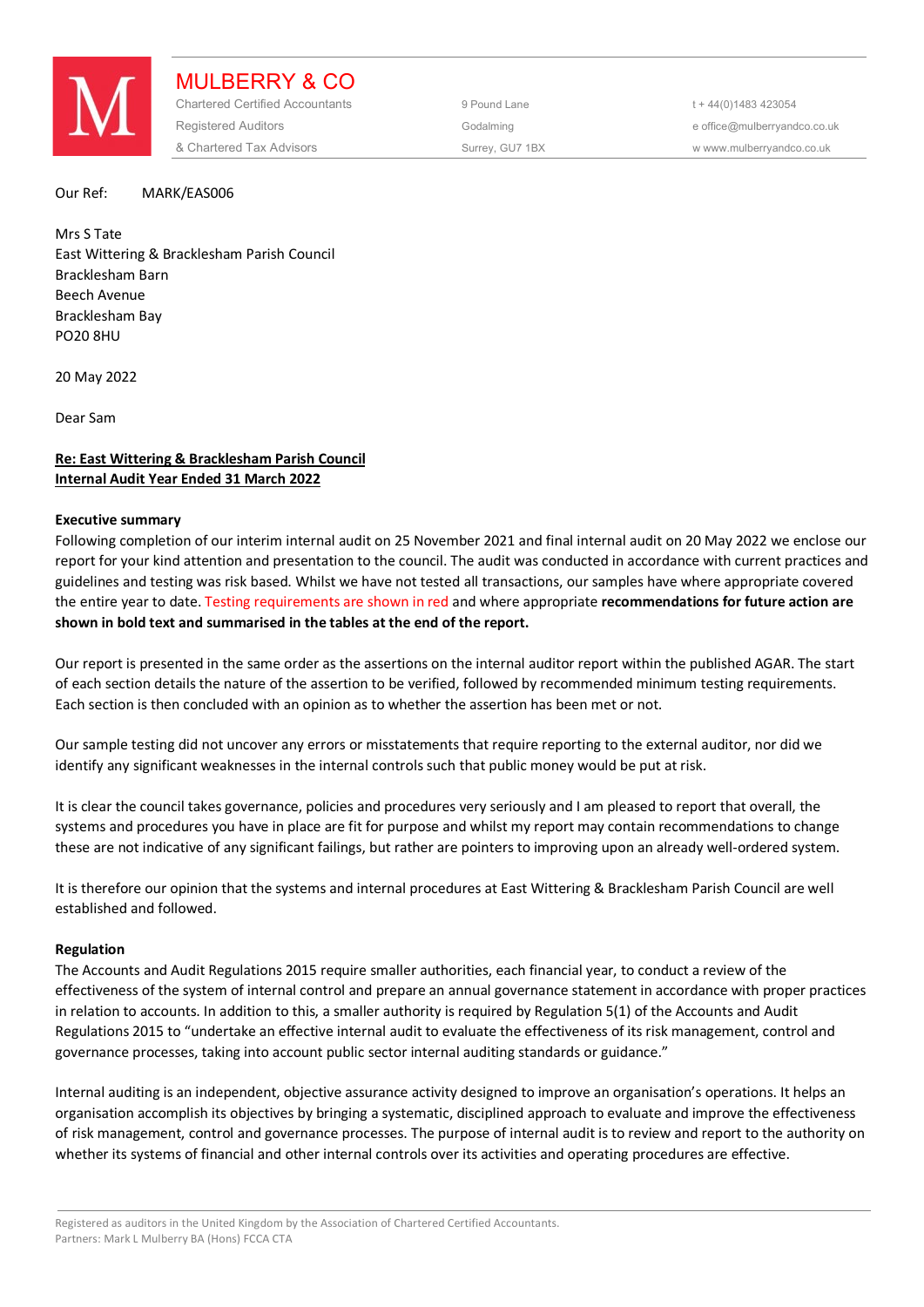Internal audit's function is to test and report to the authority on whether its specific system of internal control is adequate and working satisfactorily. The internal audit reports should therefore be made available to all members to support and inform them when they considering the authority's approval of the annual governance statement.

## **Independence and competence**

Your audit was conducted by Andy Beams of Mulberry & Co. We confirm we are independent from the management of the financial controls and procedures of the council and neither the internal auditor or the firm have any conflicts of interest with the audit client, nor do they provide any management or financial assistance to the client.

Your auditor has over 30 years' experience in the financial sector with the last 12 years specialising in local government.

## **Engagement Letter**

An engagement letter was issued to the council covering the 2021/22 internal audit assignment. Copies of this document are available on request.

## **Planning and inherent risk assessment**

The scope and plan of works including fee structure was issued to the council under separate cover. Copies of this document are available on request. In summary, our work will address each of the internal control objectives as stated on the Annual Internal Audit Report of the AGAR.

- o There have been no instances of breaches of regulations in the past
- o The client uses an industry approved financial reporting package
- o The client regularly carries out reconciliations and documents these
- o There is regular reporting to council
- o The management team are experienced and informed
- o Records are neatly maintained and referenced
- o The client is aware of current regulations and practices
- o There has been no instance of high staff turnover

It is my opinion that the inherent risk of error or misstatement is low, and the controls of the council can be relied upon and as such substantive testing of individual transactions is not required. Testing to be carried out will be "walk through testing" on sample data to encompass the period of the council year under review.

## **Table of contents**

| A        | <b>BOOKS OF ACCOUNT (INTERIM AUDIT)</b>                                  |    |
|----------|--------------------------------------------------------------------------|----|
| B        | FINANCIAL REGULATIONS, GOVERNANCE AND PAYMENTS (INTERIM AND FINAL AUDIT) |    |
| C        | RISK MANAGEMENT AND INSURANCE (INTERIM AND FINAL AUDIT)                  | ς  |
| D        | <b>BUDGET, PRECEPT AND RESERVES (INTERIM AND FINAL AUDIT)</b>            | 6  |
| E        | <b>INCOME (INTERIM AUDIT)</b>                                            |    |
| F        | PETTY CASH (INTERIM AUDIT)                                               | 8  |
| G        | <b>PAYROLL (INTERIM AND FINAL AUDIT)</b>                                 | 8  |
| Н        | <b>ASSETS AND INVESTMENTS (INTERIM AND FINAL AUDIT)</b>                  | 9  |
|          | <b>BANK AND CASH (INTERIM AND FINAL AUDIT)</b>                           | 10 |
|          | <b>YEAR END ACCOUNTS (FINAL AUDIT)</b>                                   | 11 |
| К        | <b>LIMITED ASSURANCE REVIEW (FINAL AUDIT)</b>                            | 13 |
|          | <b>TRANSPARENCY (INTERIM AUDIT)</b>                                      | 13 |
| M        | <b>EXERCISE OF PUBLIC RIGHTS - INSPECTION OF ACCOUNTS (FINAL AUDIT)</b>  | 14 |
| N        | <b>PUBLICATION REQUIREMENTS (INTERIM AUDIT)</b>                          | 14 |
| $\Omega$ | <b>TRUSTEESHIP (INTERIM AUDIT)</b>                                       | 15 |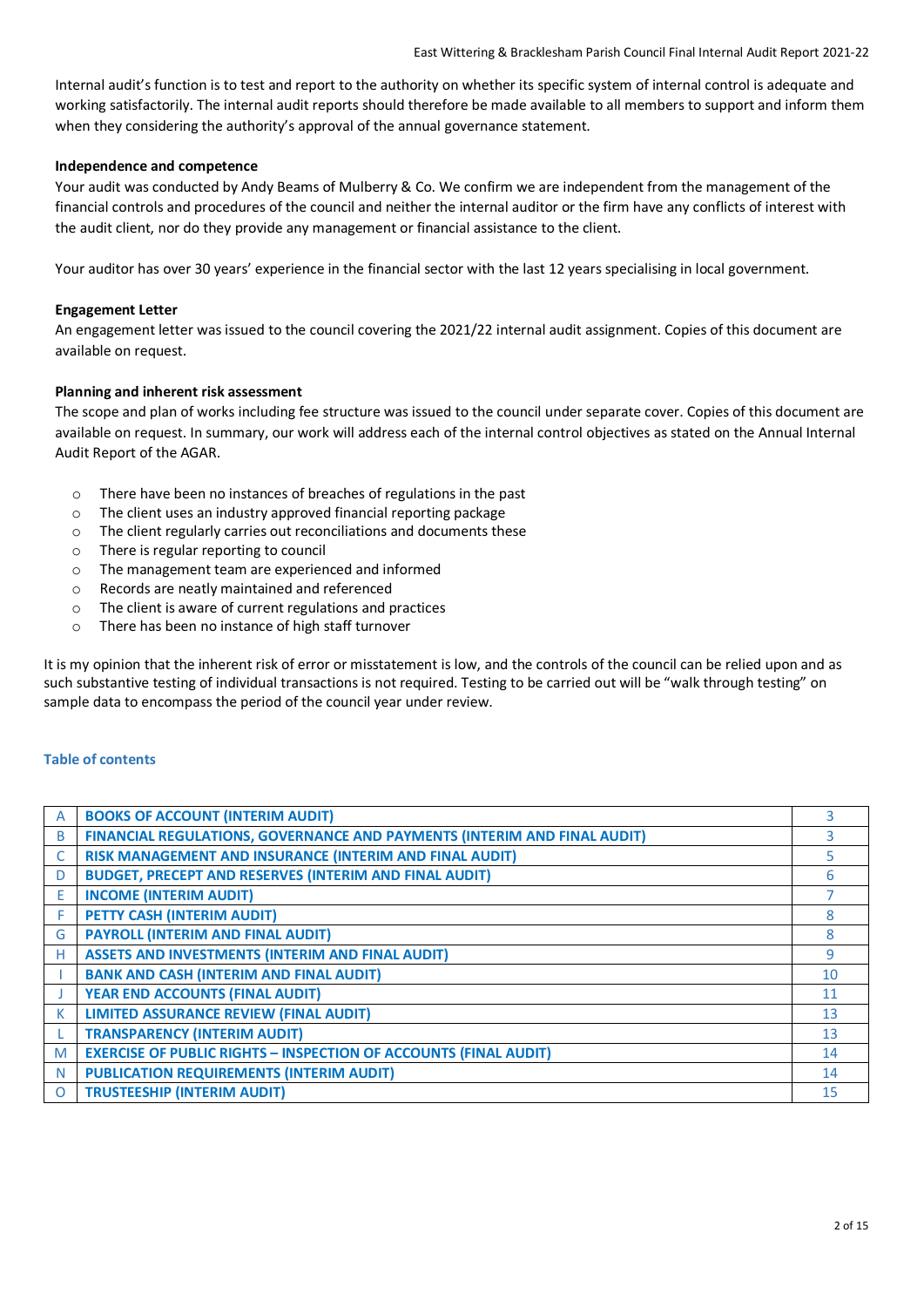### **A. BOOKS OF ACCOUNT (INTERIM AUDIT)**

### *Internal audit requirement*

*Appropriate accounting records have been properly kept throughout the financial year.*

#### **Recommended minimum testing:**

- Ensure the correct roll forward of the prior year cashbook balances to the new financial year
- Check a sample of financial transactions in cashbooks to bank statements, etc.: the sample size dependent on the size of the authority and nature of accounting records maintained

### **Interim audit**

The council continues to use the Rialtas Business Solutions (RBS) software accounting package for recording the day-to-day financial transactions of the council. This is a tried and tested industry specific package and I make no recommendation to change. The system is used regularly to record transactions and produce management information reports for consideration by council.

The interim audit was conducted remotely, and the Clerk had prepared the requested information for review in advance of our telephone conversation. The information was presented in a neat, organised fashion and is indicative of a well organised system. Further checks were conducted by review of the council website and through discussion with the Clerk.

Meeting agendas are logically structured and minutes show clear resolutions being made by committee and council. I make no recommendation to change this system.

The council is VAT registered and completes reclaims on a quarterly basis. I reviewed the reclaim for the period 1 July to 30 September 2021 inclusive. This showed a refund position of £2,399.74 and was supported by sufficient evidence to confirm the validity of the claim. The council is up to date with its postings.

### **Section conclusion**

I am of the opinion that the control assertion of "Appropriate accounting records have been properly kept throughout the financial year" has been met.

### **B. FINANCIAL REGULATIONS, GOVERNANCE AND PAYMENTS (INTERIM AND FINAL AUDIT)**

#### *Internal audit requirement*

*This authority complied with its financial regulations, payments were supported by invoices, all expenditure was approved, and VAT was appropriately accounted for.*

- Review the procedures in place for acquisition of formal tenders and quotes, ensuring they are in line with the Standing Orders and Financial Regulations which should be based on the latest version.
- Ensure that consistent values are in place for the acquisition of formal tenders between Standing Orders and Financial Regulations (frequently different limits are recorded in the two documents)
- Review the procedures for receipt of invoices, agreement of invoice detail and confirmation of goods /services delivery and approval for payment: ideally, a suitably designed certification stamp should be in place providing for evidencing of these checks and payment authorisation
- Check that there is effective segregation between the writing of cheques or the setting up of online payments, and physical release of payments
- Check that VAT reclaims are prepared and submitted in a timely manner in line with the underlying records and in accordance with current HMRC requirements
- Where debit / credit cards are in use, establish the total monthly and individual transaction limits and ensure appropriate controls over physical security and usage of the cards are in place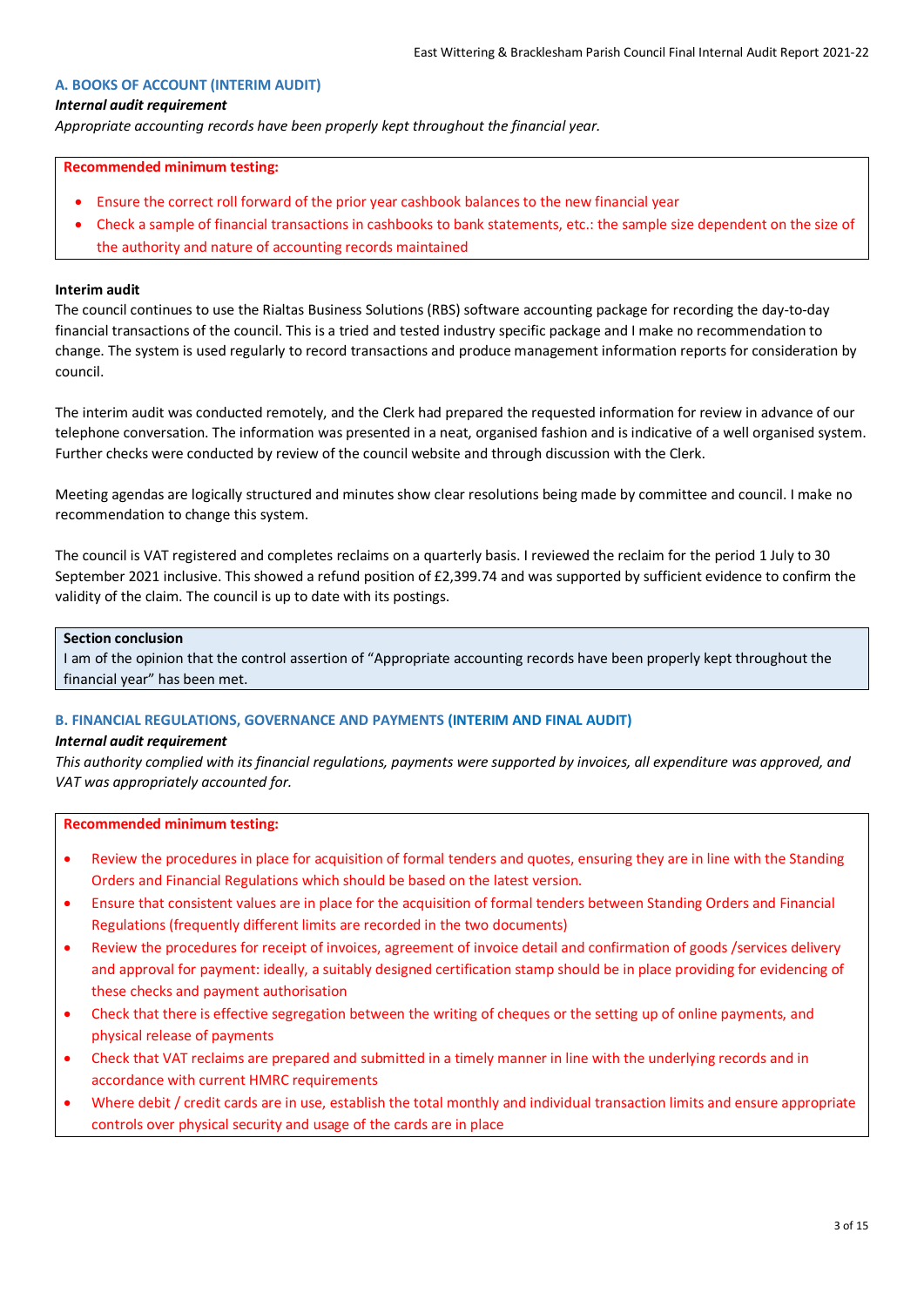## **Interim audit**

### *Check the publication and minuting of the prior year audited AGAR and notice of conclusion of audit.*

The external auditor's report has been published on the council website and contains the comments *'The authority has not entered a website address on Section 1 of the Return which is required under the Transparency Code. The form was later amended and resubmitted to us. The originally submitted Annual Governance and Accountability Return did not include the minute references for the approvals of Sections 1 and 2. The Council provided the fully completed pages on request. ln future, the form should be submitted with all the required boxes and signatures completed. This is also the form required to be provided to the public for their inspection'.*

The completion of the external audit was reported to council at the meeting held in October 2021 (minute ref 21.127).

I noted that the internal auditor's report was presented to council at the meeting held in May 2021 (minute ref 21.61).

## *Confirm by sample testing that councillors sign statutory office forms*

I confirmed by sample testing that councillors sign "Acceptance of Office" forms. The council website provides details of councillors and includes the Register of Members' Interests forms.

## *Confirm that the council is compliant with the relevant transparency code*

The council's income and expenditure are between £25,000 and £200,000 per annum, and it is therefore not required by law to follow the Local Government Transparency Code, although it is recommended to do so. A review of the council website shows that the council is publishing some of the information contained within the code.

## *Confirm that the council is compliant with GDPR*

The council is fully aware of GDPR and has undergone training. It was noted the council has established common email addresses for all councillors. This is recommended because it gives a natural segregation between work and personal lives, making it clear beyond doubt in what capacity a councillor is acting. In addition to this it gives control to the council, adds a degree of professionalism and in the event of a FOI request limits access to personal computers.

The council has a Privacy Notice on its website. It is clear the council takes its responsibilities seriously and has made every effort to comply with the legislation.

## *Confirm that the council meets regularly throughout the year*

In addition to full council, the council has committees for Planning and Assets & Open Spaces. There are regular scheduled meetings during the year, and a diary of future meetings is available on the website.

## *Check that agendas for meetings are published giving 3 clear days' notice.*

The Clerk was able to demonstrate that at least 3 clear days' notice is given on agendas. Whilst we have not tested every single committee and council meeting there was no evidence of non-compliance in giving three clear days' notice of the meeting. It was noted that supporting documentation for agendas is included as hyperlinks, which is an excellent way of providing full information.

## *Check the draft minutes of the last meeting(s) are on the council's website*

Draft minutes are uploaded to the council website. Each set of minutes includes the following statement *'These minutes are in draft form until approved by the council at the next meeting and may be amended by resolution'.* 

## *Confirm that the Parish Council's Standing Orders have been reviewed within the last 12 months.*

The standing orders are based on the latest NALC model and were last reviewed and approved by council at the Annual Meeting in May 2021 (minute ref 21.58).

## *Confirm that the Parish Council has adopted and recently reviewed Financial Regulations.*

Financial regulations are based on the latest NALC model and were last reviewed and approved by council at the Annual Meeting in May 2021 (minute ref 21.58). The regulations contain provisions for the approval of spending, setting of budgets, reconciliation of the bank and reporting to council.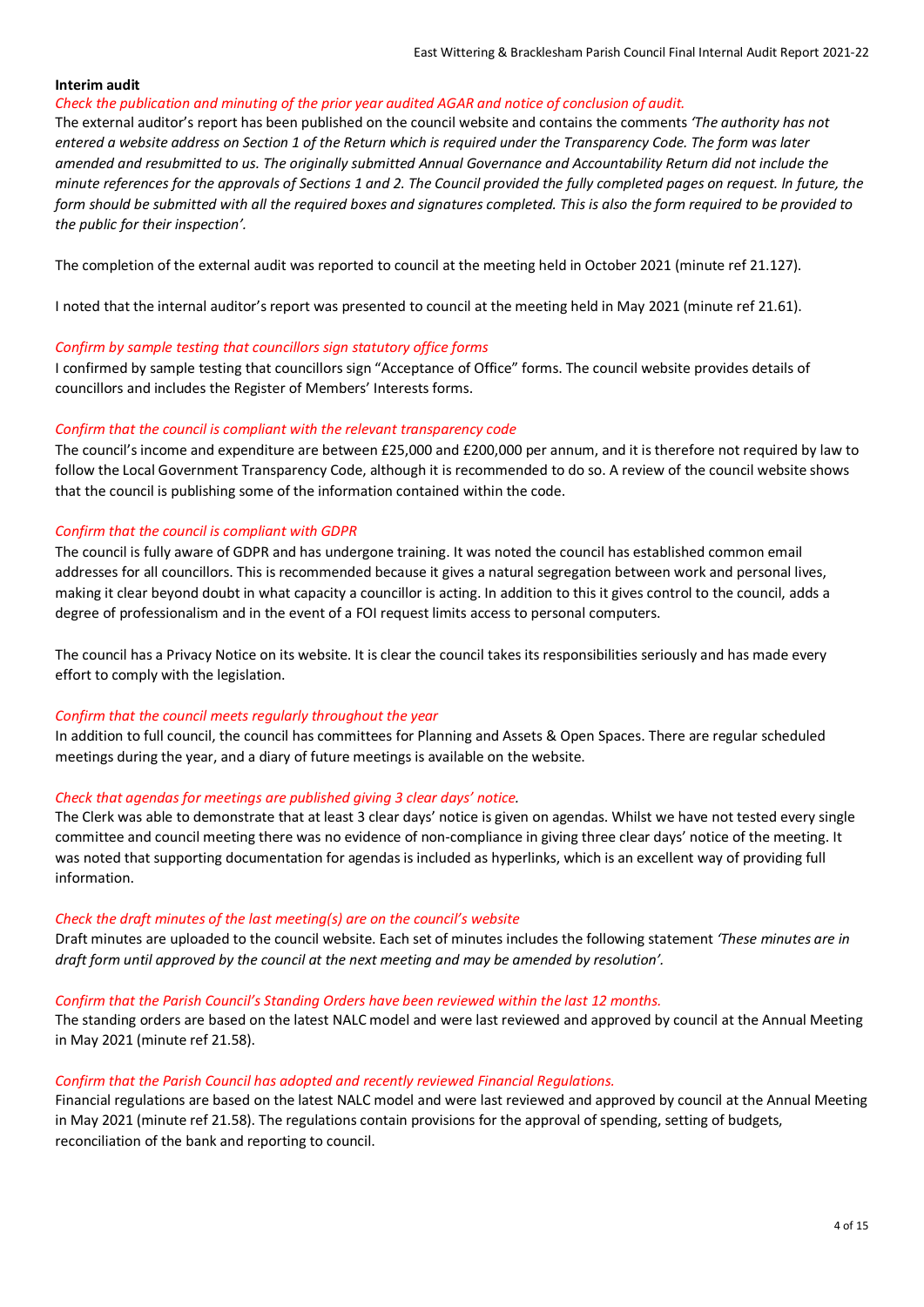## *Check that the council's Financial Regulations are being routinely followed.*

- The council has thresholds in place at which authorisations to spend must be obtained (Financial Regulation 4.1) as below:
	- the council for all items over £5,000;
	- a duly delegated committee of the council for items over £1,000; or
	- the Clerk, in conjunction with Chairman of Council or Chairman of the appropriate committee, for any items below £1,000.

It was noted that the Clerk also has discretion to spend up to £500 in the event of extreme risk to the delivery of council services.

I reviewed council minutes and was able to see evidence of regular reviews of financial information, including a review of the budget year to date, which includes an excellent narrative from the Clerk explaining any apparent under or overspends, and lists of payments for approval.

I reviewed the nominal ledger entries for the year to date and am satisfied that sufficient narrative descriptions are entered into the accounting package and amounts are allocated to the correct nominal codes. There was no evidence of 'off setting' of income against expenditure.

It is clear that councillors are provided with sufficient information to make informed financial decisions.

*Confirm all section 137 expenditure meets the guidelines and does not exceed the annual per elector limit of £8.41 per elector.* The council has adopted the General Power of Competence (GPC) and the thresholds do not apply.

## *Confirm that checks of the accounts are made by a councillor.*

The system noted above details internal review takes place and I am under no doubt that council properly approves expenditure.

### **Final Audit**

The final audit was conducted on site with the Clerk. The information for review was available and further checks were completed through discussion with the Clerk and review of information on the council website.

#### **Section conclusion**

I am of the opinion that the control assertion "This authority complied with its financial regulations, payments were supported by invoices, all expenditure was approved, and VAT was appropriately accounted for" has been met.

## **C. RISK MANAGEMENT AND INSURANCE (INTERIM AND FINAL AUDIT)**

#### *Internal audit requirement*

*This authority assessed the significant risks to achieving its objectives and reviewed the adequacy of arrangements to manage these.*

- Ensure that authorities have prepared, and formally adopted, at least once annually, an appropriate and comprehensive register of assessed risks, both regular and ad hoc
- Ensure that appropriate levels of insurance cover are in place for land, buildings, public, employers' and hirers' (where applicable) liability, fidelity / employees (including councillors) liability, business interruption and cyber security
- Ensure that appropriate arrangements are in place for monitoring play areas, open spaces and sports pitches: such reviews should be undertaken by appropriately qualified external inspectors or, if by officers or members, that they have received the appropriate training and accreditation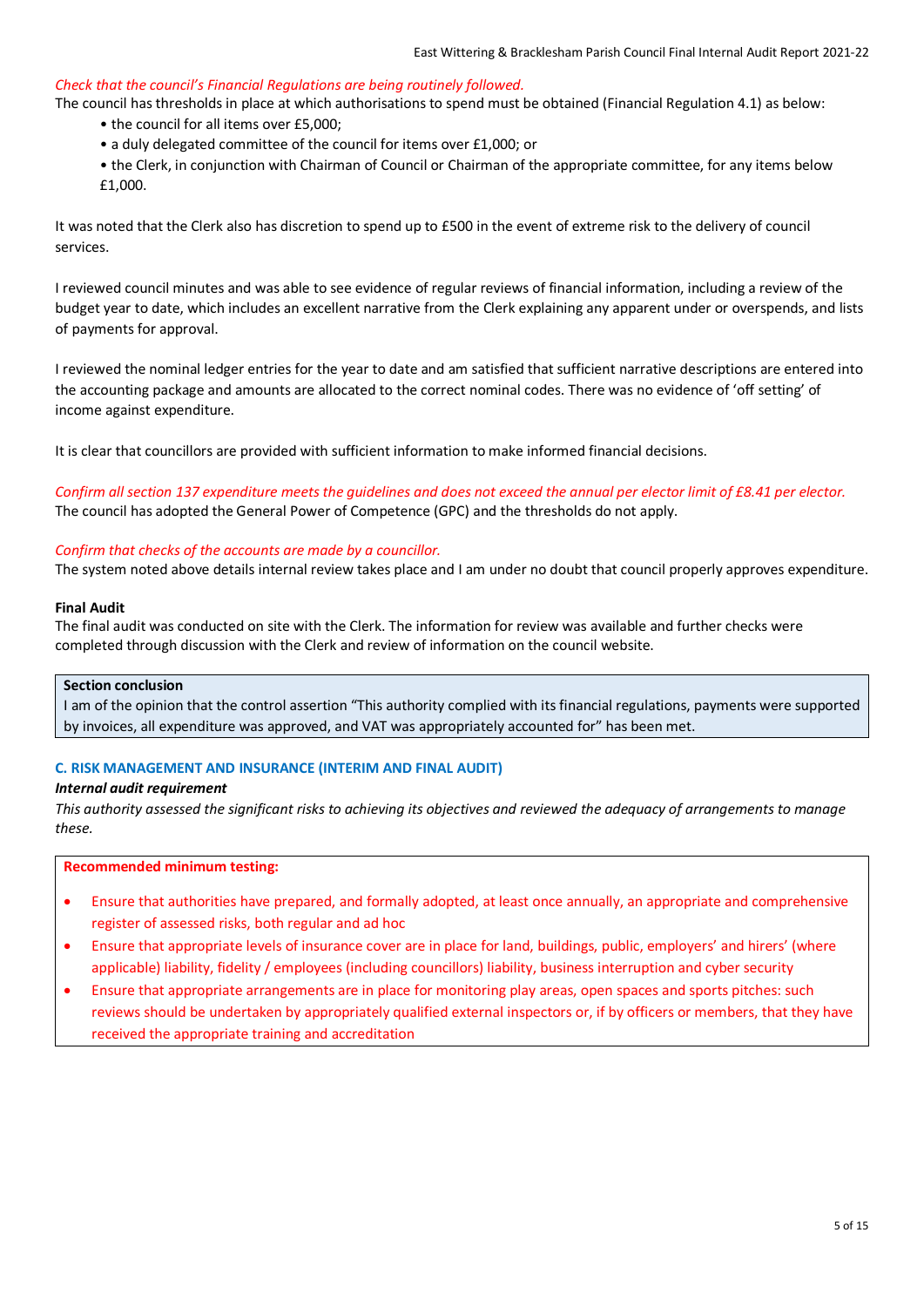## **Interim audit**

The council has a risk assessment process in place, which includes a section on financial and general management. This was most recently reviewed and approved by council at the Annual Council Meeting in May 2021 (minute ref 21.60).

I reviewed the risk assessment which contains information on each topic area, the identified risks, the likelihood and severity of each risk before control measures, the mitigation in place, and a reassessment of the likelihood and severity of the risk after mitigation has taken place. This is a comprehensive risk assessment for a council of this size.

I confirmed that the council has a valid insurance policy in place with Royal Sun Alliance which expires on 31 May 2022. The policy includes Public Liability cover of £15 million, Employers Liability cover of £10 million each and a Fidelity Guarantee level of £500,000.

I noted that the total bank balances at the end of September were circa £552,000 and **I recommend the council considers increasing the Fidelity Guarantee level to ensure it covers the maximum balance held.**

## **Final Audit**

We discussed assertion 8 on the AGAR and whether or not this had any impact on the council.

*"We considered whether any litigation, liabilities or commitments, events or transactions, occurring either during or after the year-end, have a financial impact on this authority and, where appropriate, have included them in the accounting statements."*

The Clerk was able to confirm there were no matters excluded from the accounting statements.

### **Section conclusion**

I am of the opinion that the control objective of "This authority assessed the significant risks to achieving its objectives and reviewed the adequacy of arrangements to manage these" has been met.

## **D. BUDGET, PRECEPT AND RESERVES (INTERIM AND FINAL AUDIT)**

### *Internal audit requirement*

*The precept or rates requirement resulted from an adequate budgetary process; progress against the budget was regularly monitored; and reserves were appropriate.*

## **Recommended minimum testing:**

- Ensure that the full authority, not a committee, has considered, approved and adopted the annual precept in accordance with the required parent authority timetable
- Ensure that budget reports are prepared and submitted to authority / committees periodically during the year with appropriate commentary on any significant variances
- Review the budget performance either during the year or at the financial year-end seeking explanations for any significant or unanticipated variances
- Ensure that the authority has considered the establishment of specific earmarked reserves and, ideally, reviews them annually as part of the budget assessment process
- Ensure that the precept in the accounts matches the submission form to the relevant authority and the public record of precepted amounts

### **Interim audit**

The Clerk provided a draft budget for information at the interim audit and confirmed that the council intends to sign off the budget and agree the precept at the council meeting scheduled for 13 January 2022.

The council received regular updates on performance against budget during the year. At the end of September, income was recorded as 107.9% of budget and expenditure as 53.6% of budget. The Clerk's explanatory notes provided information on any over and/or underspends against budget.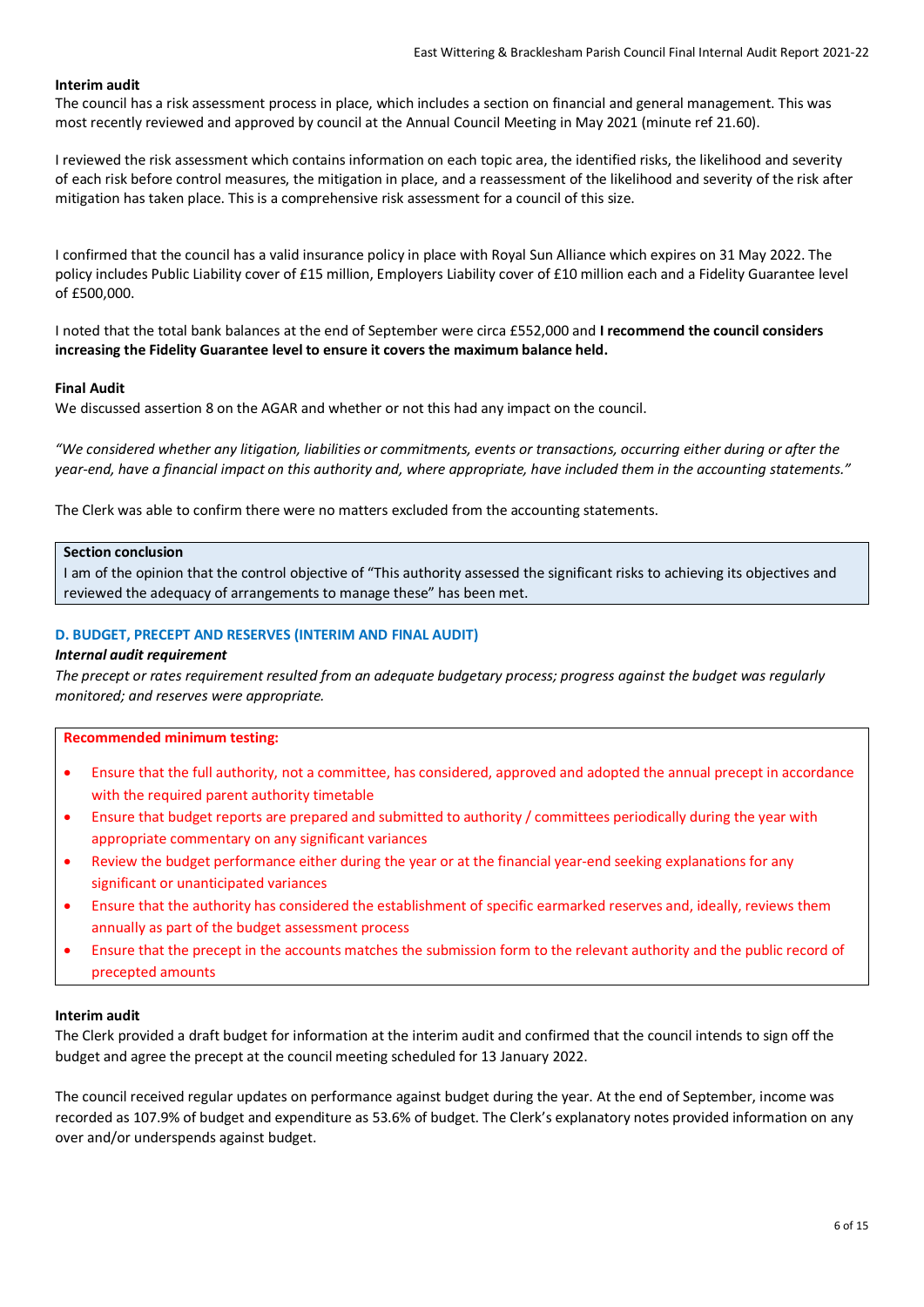The council holds circa £330,000 in earmarked reserves, which are split across a range of project headings. A significant proportion of the council's reserves have come from Community Infrastructure Levy (CIL) money over the last few years, and these are clearly identifiable among the earmarked reserves.

Council is reminded that general guidance recommends a level of general reserve be maintained at circa six months equivalent of precept, and this will be reviewed at the year-end audit.

### **Final audit**

At the year-end the council's reported income shows as 148.7% of budget and expenditure as 114.1%. There is evidence within the minutes of council meetings that there are regular reviews of the council's financial performance.

At year-end, the council held circa £364,000 in a number of clearly defined earmarked reserves. I checked the purposes of these earmarked reserves with the Clerk and am content that they are all for legitimate purposes.

This leaves circa £134,500 on the general reserve, although through discussion with the Clerk, there are plans for use of some of this money although the RBS records don't necessarily reflect this.

Council is reminded that general guidance recommends a level of general reserve be maintained at between three to twelve months' equivalent of precept. The current level held is within this range.

## **Section conclusion**

I am of the opinion that the control objective of "The precept or rates requirement resulted from an adequate budgetary process; progress against the budget was regularly monitored; and reserves were appropriate" has been met.

## **E. INCOME (INTERIM AUDIT)**

#### *Internal audit requirement*

*Expected income was fully received, based on correct prices, properly recorded and promptly banked; and VAT was appropriately accounted for.*

### **Recommended minimum testing:**

- Review "aged debtor" listings to ensure appropriate follow up action is in place
- Allotments: ensure that appropriate signed tenancy agreements exist, that an appropriate register of tenants is maintained identifying, that debtors are monitored.
- Burials: ensure that a formal burial register is maintained that it is up-to-date and that a sample of interments and memorials are appropriately evidenced, that fees have been charged at the correct approved rate and been recovered within a reasonable time: (Authorities should also acquire and retain copies of Burial / Cremation certificates)
- Hall hire: ensure that an effective diary system for bookings is in place identifying the hirer, hire times and ideally crossreferenced to invoices raised
- Leases: ensure that leases are reviewed in a timely manner in accordance with the terms of the lease and rents similarly reviewed appropriately at the due time
- Other variable income streams: ensure that appropriate control procedures and documentation are in existence to provide a clear audit trail through to invoicing and recovery of all such income
- Where amounts are receivable on set dates during the year, ensure that an appropriate control record is maintained duly identifying the date(s) on which income is due and actually received / banked

### **Interim audit**

Apart from the precept, the council receives other income which is recorded in the RBS accounting system and allocated to the correct nominal codes. Discussions with the Clerk at the previous audit confirmed income had been affected by Covid restrictions, as the sources include the hire of facilities which were unavailable during the lockdowns.

The fees and charges made by the council were reviewed and agreed at the council meeting held in November 2021 (minute ref 21.140).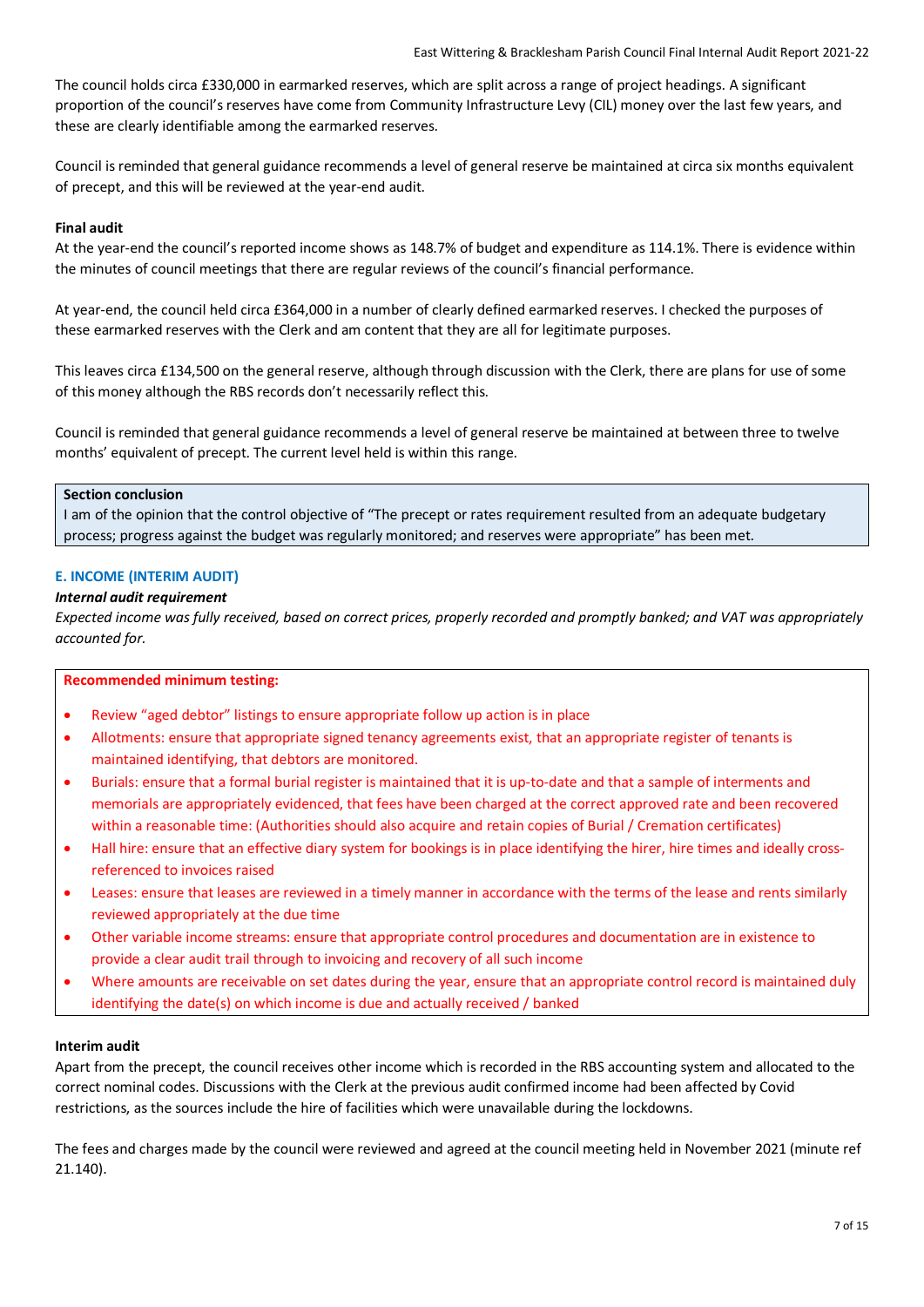## **Section conclusion**

I am of the opinion that the control objective of "Expected income was fully received, based on correct prices, properly recorded and promptly banked; and VAT was appropriately accounted for" has been met.

### **F. PETTY CASH (INTERIM AUDIT)**

#### *Internal audit requirement*

*Petty cash payments were properly supported by receipts, all petty cash expenditure was approved and VAT appropriately accounted for.*

#### **Recommended minimum testing:**

- A number of authorities are now running down and closing their petty cash accounts and using debit / credit cards for ad hoc purchases. Consequently, a "not applicable" response is frequently required in this area.
- Review the systems in place for controlling any petty cash and cash floats (used for bar, catering, etc.)
- Check a sample of transactions during the financial year to ensure appropriate supporting documentation is held
- Review the existence of evidenced periodic independent verification of the petty cash and any other cash floats held
- Ensure that VAT is identified wherever incurred and appropriate
- Physically check the petty cash and other cash floats held
- Where bar or catering facilities are in place, ensure that appropriate cashing-up procedures are in place reconciling the physical cash takings to the till "Z" total readings

#### **Interim audit**

The council maintains a £200 petty cash float, used for incidental expenditure. A review of the petty cash book shows this is regularly balanced and used appropriately. As the interim audit was conducted remotely, I was unable to physically check the petty cash balance but, based on previous on-site visits, I am content that it is properly managed

#### **Section conclusion**

I am of the opinion the control objective of "Petty cash payments were properly supported by receipts, all petty cash expenditure was approved, and VAT appropriately accounted for" has been met.

#### **G. PAYROLL (INTERIM AND FINAL AUDIT)**

### *Internal audit requirement*

*Salaries to employees and allowances to members were paid in accordance with this authority's approvals, and PAYE and NI requirements were properly applied.*

- Ensure that, for all staff, a formal employment contract is in place together with a confirmatory letter setting out any changes to the contract
- Ensure that appropriate procedures are in place for the payment of members allowances and deduction of any tax liability
- Ensure that, for a sample of staff salaries, gross pay due is calculated in accordance with the approved spinal point on the NJC scale or hourly rate, if off-scale, and with the contracted hours
- Ensure that appropriate tax codes are being applied to each employee
- Where free or paid for software is used, ensure that it is up to date.
- For the test sample of employees, ensure that tax is calculated appropriately
- Check the correct treatment of pension contributions to either the Local Government pension scheme (non taxable, deducted from the gross salary or DC schemes like NEST which already allow for tax deductions)
- For NI, ensure that the correct deduction and employer's contributions are applied: NB. The employers' allowance is not available to councils but may be used by other authorities
- Ensure that the correct employers' pension percentage contribution is being applied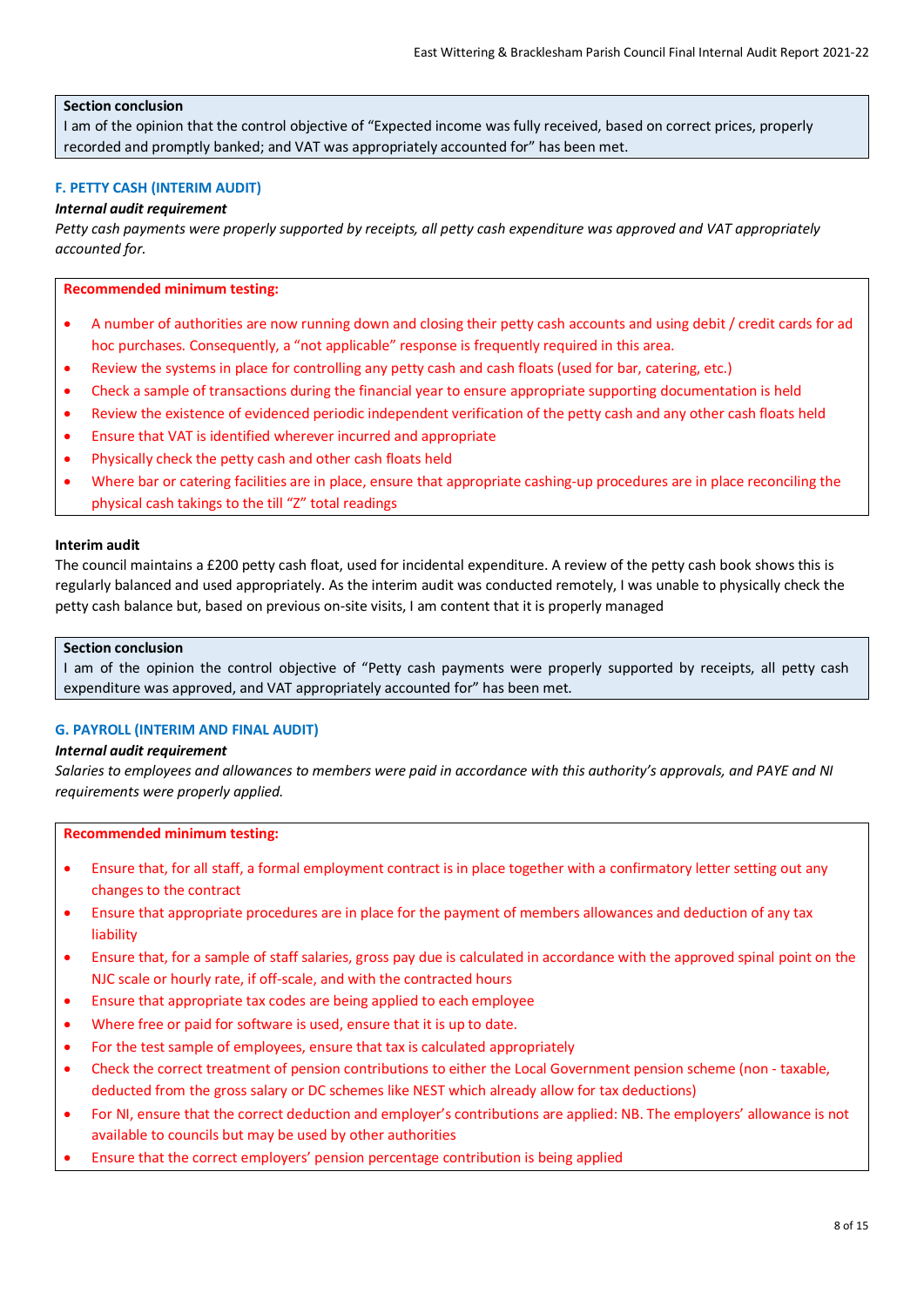• Ensure that for the test sample, the correct net pay is paid to the employee with tax, NI and pension contributions correctly paid to the respective agencies

## **Interim audit**

The council uses an external company to provide payroll services. The external provider completes all the PAYE and NI calculations and provides the information to the council to make the salary and HMRC payments. I reviewed the September and October payslips and was able to confirm that PAYE, NI and Pension deduction amounts appear correct.

There are two employees have a signed contract of employment, based on the NALC model, and the council is registered with the West Sussex County Council (LGPS) Pension scheme. There are no councillor allowances.

### **Final Audit**

I was able to confirm that the amount entered into box 4 of the AGAR (staff costs) correctly includes only salary, PAYE and Employers NI contributions and pension contributions.

The Clerk confirmed that the backdated NJC pay rises were included in the March 2022 salaries for all eligible staff.

## **Section conclusion**

I am of the opinion that salaries are correctly stated on the AGAR and that the control object of "Salaries to employees and allowances to members were paid in accordance with this authority's approvals, and PAYE and NI requirements were properly applied" has been met.

## **H. ASSETS AND INVESTMENTS (INTERIM AND FINAL AUDIT)**

## *Internal audit requirement*

*Asset and investments registers were complete and accurate and properly maintained.*

## **Recommended minimum testing:**

### *Tangible fixed assets*

- Ensure that the authority is maintaining a formal asset register and updating it routinely to record new assets at historic cost price, net of VAT and removing any disposed of / no longer serviceable assets
- Physically verifying the existence and condition of high value, high risk assets may be appropriate
- Ideally, the register should identify for each asset the purchase cost and, if practicable, the replacement / insured cost, the latter being updated annually and used to assist in forward planning for asset replacement
- Additions and disposals records should allow tracking from the prior year to the current
- Ensure that the asset value to be reported in the AGAR at Section 2, Box 9 equates to the prior year reported value, adjusted for the nominal value of any new acquisitions and /or disposals
- Compare the asset register with the insurance schedule to ensure that all assets as recorded are appropriately insured or "self-insured" by the authority

*Fixed asset investments*

• Ensure that all long-term investments (i.e., those for more than 12-month terms) are covered by the "Investment Strategy" and reported as Assets in the AGAR at Section 2, Box 9.

# *Borrowing and lending*

- Ensure that the authority has sought and obtained appropriate DMO approval for all loans acquired
- Ensured that the authority has accounted for the loan appropriately (i.e., recorded the full value of the loan. Any arrangement fee should be regarded as an admin expense) in the year of receipt
- Ensure that the combined principal loan repayment and interest for the year is correctly recorded in the AGAR at Section 2 Box 5
- Ensure that the outstanding loan liability as of 31st March each year is correctly recorded in the AGAR at Section 2, Box 10 (value should be verified via the DMO website)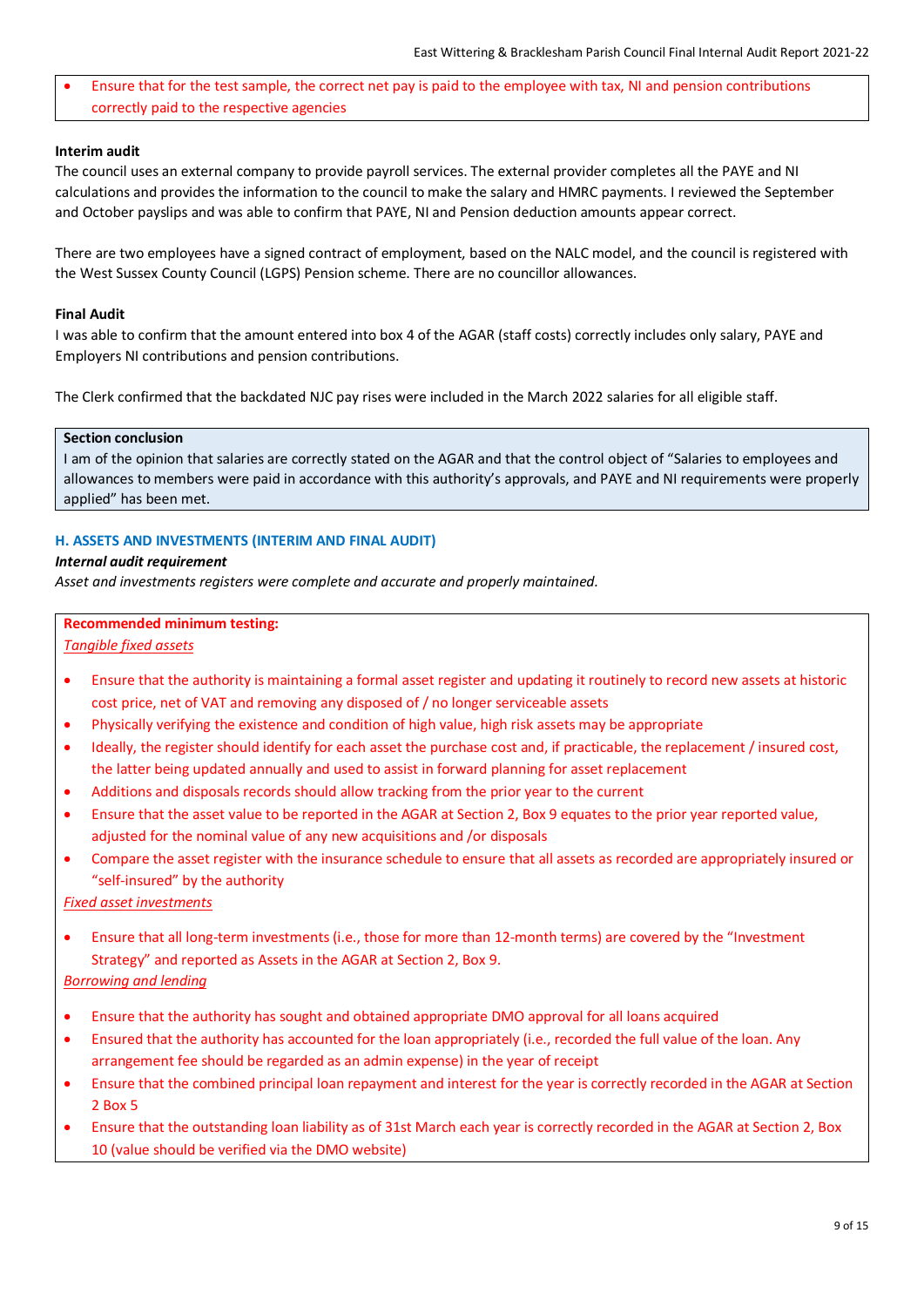• Where the authority has issued loans to local bodies, they should ideally seek signed indemnities from the recipient body, or their members, agreeing to underwrite the loan debt

## **Interim audit**

The council has a detailed fixed asset register in place which is maintained during the year and used to confirm the asset total for inclusion on the AGAR.

Assets are correctly stated at historic or proxy cost, and other information includes location and description of assets, dates of acquisition, supplier details, estimates of useful life, present use and current condition and insurance values. Appendices to the main register lists disposals and a benches audit.

It is clear the Clerk has worked hard to produce a comprehensive method for accurately recording the council's assets.

## **Final Audit**

The asset register has been updated during the year and I was able to trace the acquisitions and disposals during the year which account for the net change in the total from the previous year. I confirmed that the new total matches that entered onto the AGAR.

I confirmed the PWLB balance to the year-end PWLB statement.

### **Section conclusion**

I am of the opinion that the control objective of "Asset and investments registers were complete and accurate and properly maintained" has been met.

## **I. BANK AND CASH (INTERIM AND FINAL AUDIT)**

### *Internal audit requirement*

*Periodic and year-end bank account reconciliations were properly carried out.*

# **Recommended minimum testing:**

- Ensure that bank reconciliations are prepared routinely, are subject to independent scrutiny and sign-off by members
- Verify the accuracy of the year-end bank reconciliation detail and ensure accurate disclosure of the combined cash and bank balances in the AGAR, Section 2, Box 8
- Where the authority has bank balances in excess of £100,000 it has an appropriate investment strategy

## **Interim audit**

Bank reconciliations are completed monthly. I reviewed the reconciliations and associated statements for July, August and September 2021 and was able to confirm the balances and found no errors in the reconciliation.

It was noted that the previous audit report recommended that the council considers the protection offered by the Financial Services Compensation Scheme (FSCS), which the council agreed with. This action has been delayed due to the pandemic, but still represents a risk to the council. As a reminder, full details of the protection offered by the FSCS is attached [www.fscs.org.uk/](https://www.fscs.org.uk/)

The Clerk confirmed that measures are in place to open four new bank accounts, although this has taken some time due to the pandemic restrictions and delays in obtaining councillor signatures.

## **Final Audit**

At the year-end the council had a reconciled bank position across all its accounts. I was able to confirm the balances to the bank statements dated 31 March 2022.

## **Section conclusion**

I am of the opinion that bank and cash balances are properly shown on the AGAR and that the control objective of "Periodic and year-end bank account reconciliations were properly carried out" has been met.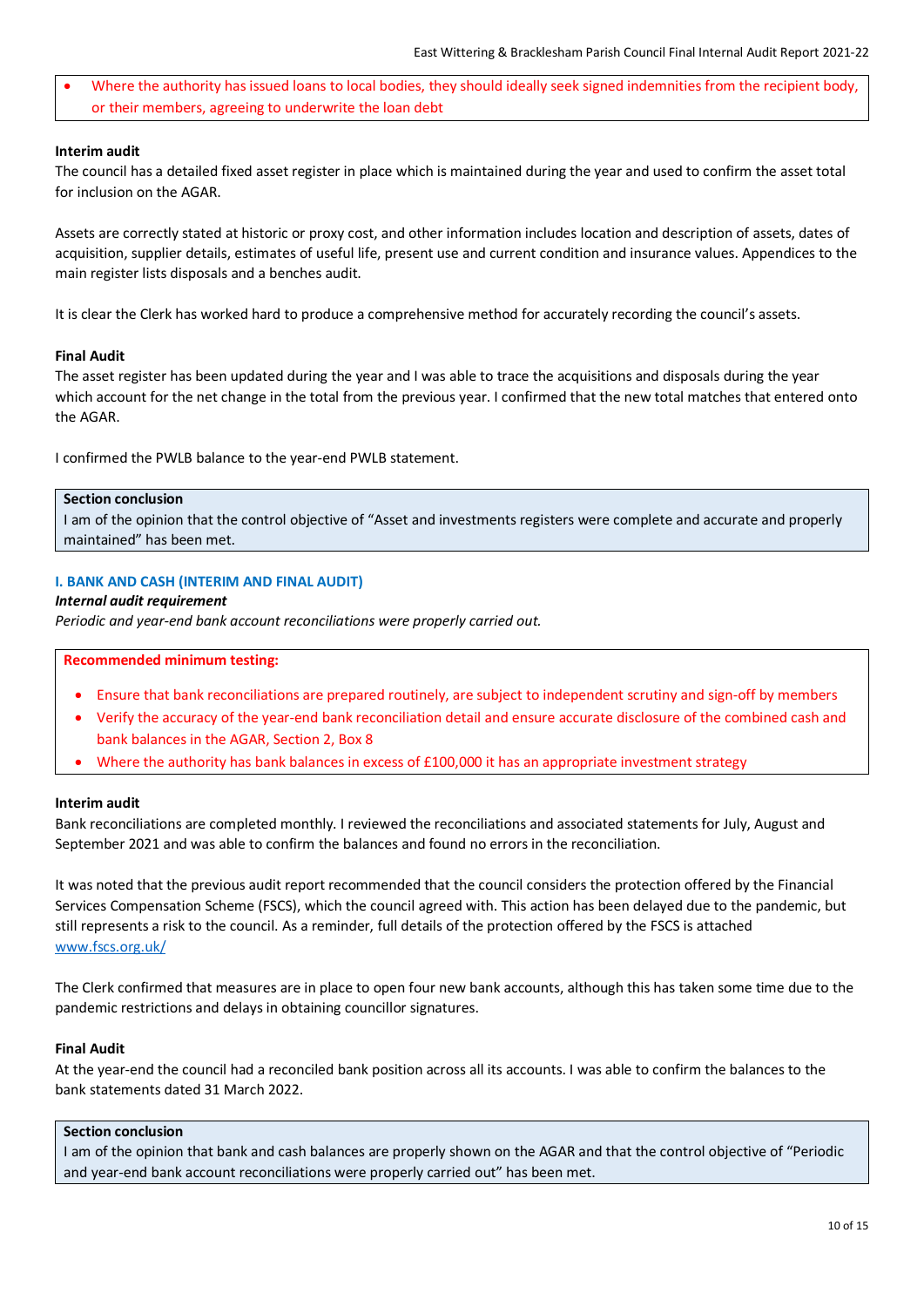## **J. YEAR END ACCOUNTS (FINAL AUDIT)**

### *Internal audit requirement*

*Accounting statements prepared during the year were prepared on the correct accounting basis (receipts and payments or income and expenditure), agreed to the cash book, supported by an adequate audit trail from underlying records and where appropriate debtors and creditors were properly recorded.*

### **Recommended minimum testing:**

- Ensure that, where annual turnover exceeds £200,000, appropriate records are maintained throughout the year on an Income and Expenditure basis to facilitate budget reporting in that vein
- Ensure that appropriate accounting arrangements are in place to account for debtors and creditors during the year and at the financial year-end

|                         | <b>Annual Governance Statement</b>            | 'Yes' means that this authority        | Suggested response based       |
|-------------------------|-----------------------------------------------|----------------------------------------|--------------------------------|
|                         |                                               |                                        | on evidence                    |
| $\mathbf{1}$            | We have put in place arrangements for         | prepared its accounting statements in  | YES-accounts follow latest     |
|                         | effective financial management during the     | accordance with the Accounts and       | <b>Accounts and Audit</b>      |
|                         | year, and for the preparation of the          | <b>Audit Regulations.</b>              | Regulations and                |
|                         | accounting statements.                        |                                        | practitioners guide            |
|                         |                                               |                                        | recommendations.               |
| $\overline{2}$          | We maintained an adequate system of           | made proper arrangements and           | $YES - there$ is regular       |
|                         | internal control including measures           | accepted responsibility for            | reporting of financial         |
|                         | designed to prevent and detect fraud and      | safeguarding the public money and      | transactions and accounting    |
|                         | corruption and reviewed its effectiveness.    | resources in its charge.               | summaries, offering the        |
|                         |                                               |                                        | opportunity for scrutiny.      |
| $\overline{\mathbf{3}}$ | We took all reasonable steps to assure        | has only done what it has the legal    | $YES - the Clerk is$           |
|                         | ourselves that there are no matters of        | power to do and has complied with      | experienced and advises        |
|                         | actual or potential non-compliance with       | Proper Practices in doing so.          | the council in respect of its  |
|                         | laws, regulations and Proper Practices that   |                                        | legal powers.                  |
|                         | could have a significant financial effect on  |                                        |                                |
|                         | the ability of this authority to conduct its  |                                        |                                |
|                         | business or manage its finances.              |                                        |                                |
| 4                       | We provided proper opportunity during         | during the year gave all persons       | $YES - the requirements$ and   |
|                         | the year for the exercise of electors' rights | interested the opportunity to inspect  | timescales for 2020/21         |
|                         | in accordance with the requirements of        | and ask questions about this           | year-end were followed.        |
|                         | the Accounts and Audit Regulations.           | authority's accounts.                  |                                |
| 5                       | We carried out an assessment of the risks     | considered and documented the          | $YES - the council has a risk$ |
|                         | facing this authority and took appropriate    | financial and other risks it faces and | management scheme and          |
|                         | steps to manage those risks, including the    | dealt with them properly.              | appropriate external           |
|                         | introduction of internal controls and/or      |                                        | insurance.                     |
|                         | external insurance cover where required.      |                                        |                                |
| 6                       | We maintained throughout the year an          | arranged for a competent person,       | $YES - the council has$        |
|                         | adequate and effective system of internal     | independent of the financial controls  | appointed an independent       |
|                         | audit of the accounting records and           | and procedures, to give an objective   | and competent internal         |
|                         | control systems.                              | view on whether internal controls      | auditor.                       |
|                         |                                               | meet the needs of this smaller         |                                |
|                         |                                               | authority.                             |                                |
| $\overline{7}$          | We took appropriate action on all matters     | responded to matters brought to its    | $YES - the council takes$      |
|                         | raised in reports from internal and           | attention by internal and external     | action on                      |
|                         | external audit.                               | audit.                                 | recommendations within         |
|                         |                                               |                                        | internal audit reports         |

### **Section 1 – Annual Governance Statement**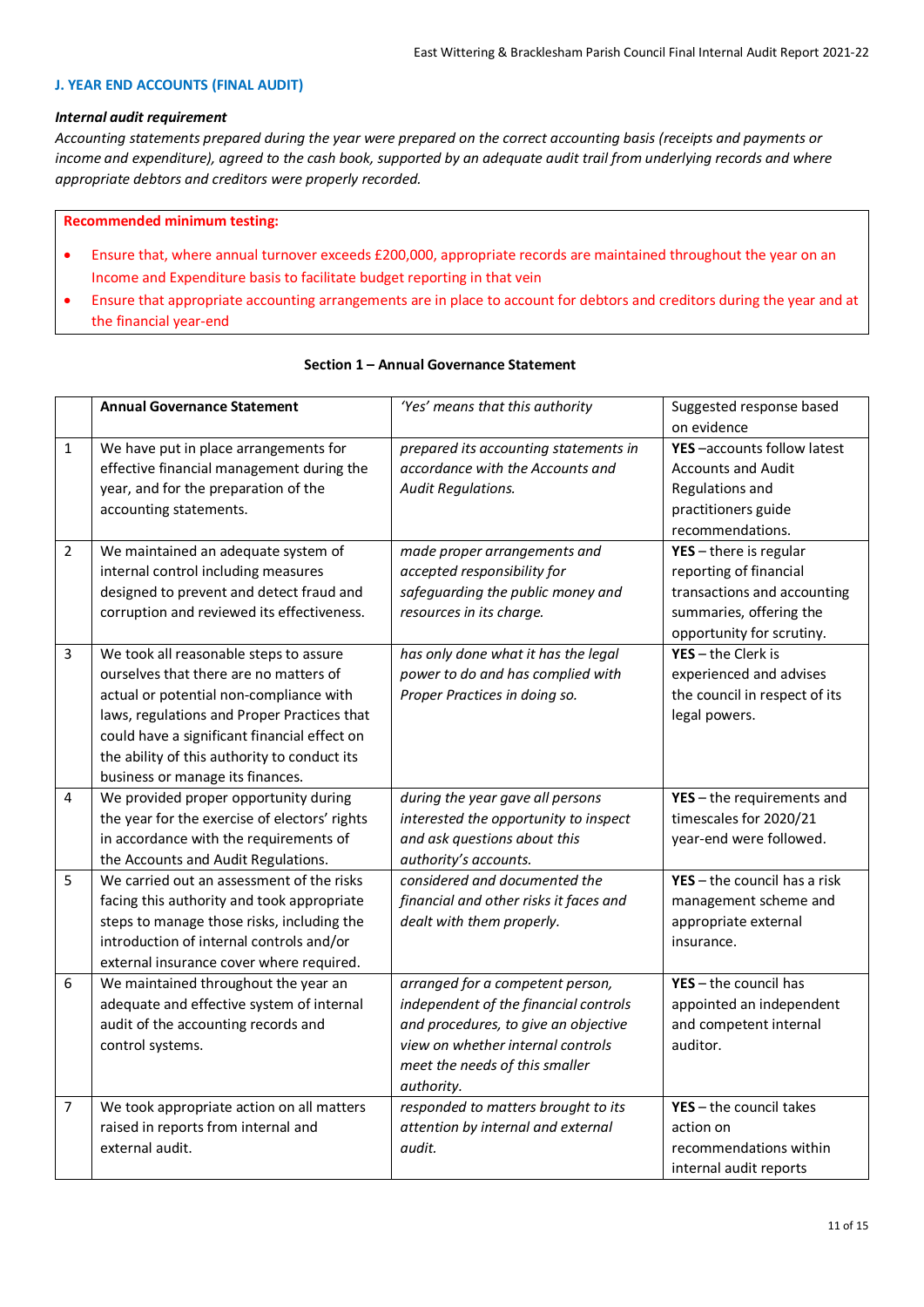| 8 | We considered whether any litigation,<br>liabilities or commitments, events or<br>transactions, occurring either during or<br>after the year-end, have a financial impact<br>on this authority and. Where appropriate,<br>have included them in the accounting<br>statements. | disclosed everything it should have<br>about its business activity during the<br>year including events taking place<br>after the year end if relevant. | $YES - no$ matters were<br>raised during the internal<br>audit visits. |
|---|-------------------------------------------------------------------------------------------------------------------------------------------------------------------------------------------------------------------------------------------------------------------------------|--------------------------------------------------------------------------------------------------------------------------------------------------------|------------------------------------------------------------------------|
| 9 | Trust funds including charitable – In our<br>capacity as the sole managing trustee we<br>discharged our accountability<br>responsibilities for the fund(s)/asset(s),<br>including financial reporting and, if<br>required, independent examination or<br>audit.               | has met all of its responsibilities<br>where, as a body corporate, it is a sole<br>managing trustee of a local trust or<br>trusts.                     | $N/A$ – the council has no<br>trusts.                                  |

## **Section 2 – Accounting Statements**

At the time of the year-end audit, the AGAR figures presented for checking were as below:

| <b>AGAR Box Number</b> |                             | 2020/21   | 2021/22   | <b>Auditor Notes</b>                             |
|------------------------|-----------------------------|-----------|-----------|--------------------------------------------------|
| 1                      | Balances brought forward    | 418,231   | 473,792   | Correctly carried over from box 7 2020/21        |
| $\overline{2}$         | Precept or rates and levies | 150,282   | 154,700   | Confirmed against precept amount received        |
| 3                      | Total other receipts        | 64,768    | 102,406   | Confirmed against accounting records             |
| 4                      | Staff costs                 | 56,673    | 61,938    | Confirmed against accounting records             |
| 5                      | Loan interest/capital       | 1.834     | 1,834     | Council has no PWLB borrowing                    |
|                        | repayments                  |           |           |                                                  |
| 6                      | All other payments          | 100,982   | 168,307   | Confirmed against accounting records             |
| 7                      | Balances carried forward    | 473,792   | 498,819   | Total correctly equals $(1+2+3) - (4+5+6)$       |
| 8                      | Total value of cash and     | 471,992   | 504,590   | Confirmed against accounting records and account |
|                        | short-term investments      |           |           | balances                                         |
| 9                      | Total fixed assets plus     | 1,728,956 | 1,739,096 | Verified against asset register                  |
|                        | long-term investments and   |           |           |                                                  |
|                        | assets                      |           |           |                                                  |
| 10                     | <b>Total borrowings</b>     | 23,242    | 22,447    | Council has no PWLB borrowing                    |

The year-end accounts have been correctly prepared on the receipts and payments basis. The box 7 & 8 reconciliation has been completed using the RBS report and identified debtors and creditors to justify the difference.

The AGAR correctly casts and cross casts and the comparatives for the previous year have been correctly stated.

The Clerk has completed the variance analysis to explain the variances where necessary.

## **Section conclusion**

I am of the opinion that the control assertion "Accounting statements prepared during the year were prepared on the correct accounting basis (receipts and payments or income and expenditure), agreed to the cash book, supported by an adequate audit trail from underlying records and where appropriate debtors and creditors were properly recorded" has been met.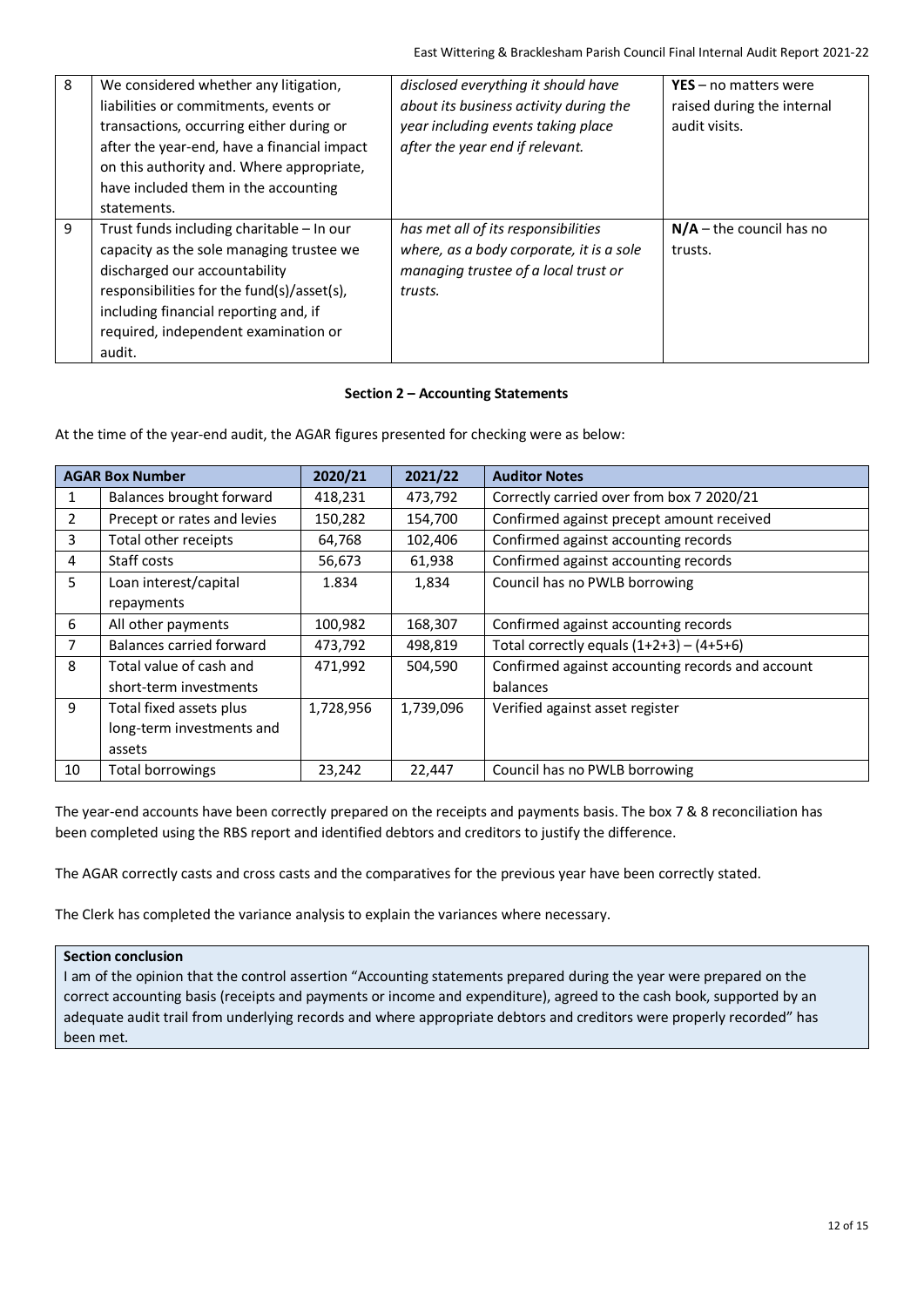#### **K. LIMITED ASSURANCE REVIEW (FINAL AUDIT)**

#### *Internal audit requirement*

*IF the authority certified itself as exempt from a limited assurance review in 2020/21, it met the exemption criteria and correctly declared itself exempt. (If the authority had a limited assurance review of its 2020/21 AGAR tick "not covered")*

#### **Recommended minimum testing:**

- The correct exemption certificate was prepared and minuted in accordance with the statutory submission deadline
- That it has been published, together with all required information on the Authority's website and noticeboard

## **Final audit**

The council did not declare itself exempt from a limited assurance review in 2020/21, and this test does not apply.

### **Section conclusion**

I am of the opinion that the control assertion of "If the authority certified itself as exempt from a limited assurance review in 2020/21, it met the exemption criteria and correctly declared itself exempt" is not applicable due to the council not declaring itself exempt from a limited assurance review in 2020/21.

## **L: TRANSPARENCY (INTERIM AUDIT)**

### *Internal audit requirement*

*If the authority has an annual turnover not exceeding £25,000, it publishes information on a website / webpage up to date at the time of the internal audit in accordance with the Transparency Code for Smaller Authorities*

### **Recommended minimum testing:**

- This test applies only to those councils covered by the £25,000 External Audit exemption
- Internal auditors should review the authority's website ensuring that all required documentation is published in accordance with the Transparency Code for Smaller Authorities

#### **Interim audit**

The council has an annual turnover exceeding £25,000, and this test does not apply.

## **Section conclusion**

I am of the opinion that the control assertion of *"If the authority has an annual turnover not exceeding £25,000, it publishes information on a website/ webpage up to date at the time of the internal audit in accordance with the Transparency code for smaller authorities"* is not applicable due to the council turnover exceeding £25,000.

## **M: EXERCISE OF PUBLIC RIGHTS - INSPECTION OF ACCOUNTS (FINAL AUDIT)**

### *Internal audit requirement*

*The authority has demonstrated that during summer 2021 it correctly provided for the exercise of public rights as required by the Accounts and Audit Regulations*.

- Internal auditors should acquire / examine a copy of the required "Public Notice" ensuring that it clearly identifies the statutory 30 working day period when the authority's records are available for public inspection.
- Internal auditors may also check whether councils have minuted the relevant dates at the same time as approving the AGAR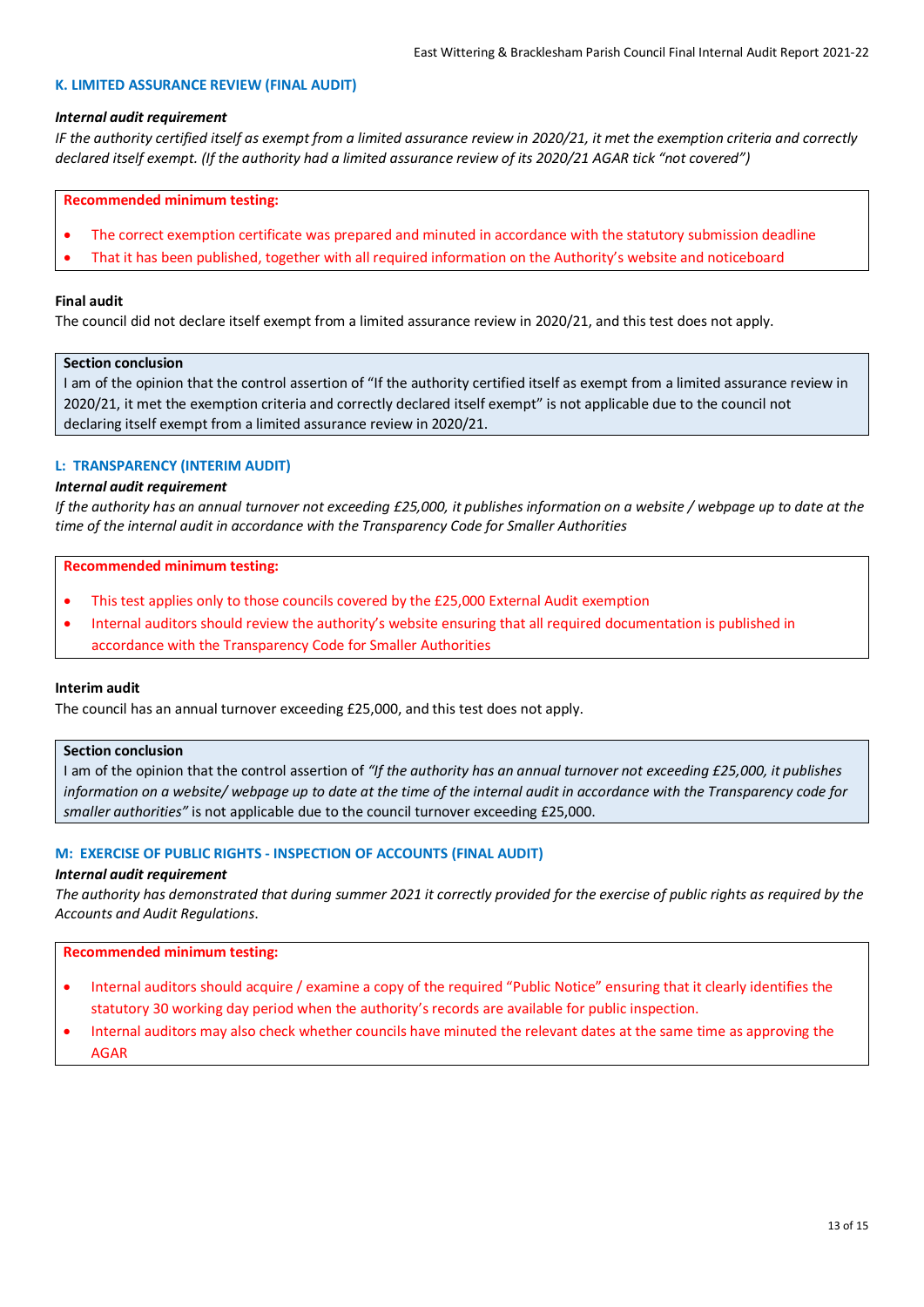## **Final Audit**

| $Inspection - key dates$        | 2020/21 Actual | 2021/22 Proposed |
|---------------------------------|----------------|------------------|
| Date inspection notice issued   | 21 May 2021    | 10 June 2022     |
| <b>Inspection period begins</b> | 3 June 2021    | 13 June 2022     |
| <b>Inspection period ends</b>   | 14 July 2021   | 22 July 2022     |
| Correct length (30 working      | Yes            | Yes              |
| days)                           |                |                  |
| Common period included (first   | Yes            | Yes              |
| 10 working days of July)        |                |                  |

I am satisfied the requirements of this control objective were met for 2020-21, and assertion 4 on the annual governance statement can therefore be signed off by the council.

The council plans to sign the AGAR at the meeting to be held on 9 June 2022. I confirmed the proposed dates for this year do meet the criteria.

## **Section conclusion**

I am of the opinion that the control assertion "the authority has demonstrated that during summer 2021 it correctly provided for the exercise of public rights as required by the Accounts and Audit Regulations" has been met.

### **N: PUBLICATION REQUIREMENTS (INTERIM AUDIT)**

### *Internal audit requirement*

*The authority has complied with the publication requirements for 2020/21. Under the Accounts and Audit Regulations 2015, authorities must publish the following information on the authority website / webpage.*

#### **Recommended minimum testing:**

- Internal auditors should acquire / examine a copy of the required "Public Notice" ensuring that it clearly identifies the statutory 30 working day period when the authority's records are available for public inspection.
- Internal auditors may also check whether councils have minuted the relevant dates at the same time as approving the AGAR

## *Before 1 July 2021 authorities must publish:*

- *Notice of the period for the exercise of public rights and a declaration that the accounting statements are as yet unaudited*
- *Section 1 Annual Governance Statement 2020/21, approved and signed, page 4*
- *Section 2 Accounting Statements 2020/21, approved and signed, page 5*

*Not later than 30 September 2021 authorities must publish:*

*•Notice of conclusion of audit*

*•Section 3 - External Auditor Report and Certificate*

*•Sections 1 and 2 of AGAR including any amendments as a result of the limited assurance review.*

*It is recommended as best practice, to avoid any potential confusion by local electors and interested parties, that you also publish the Annual Internal Audit Report, page 3.*

## **Interim audit**

I was able to confirm that the publication requirements for 2020/21 have been met and the Notice of Public Rights is published on the council website.

#### **Section conclusion**

I am of the opinion that the control assertion of "the authority has complied with the publication requirements for 2020/21 AGAR. Under the Accounts and Audit Regulations 2015, authorities must publish the following information on the authority website / webpage" has been met.